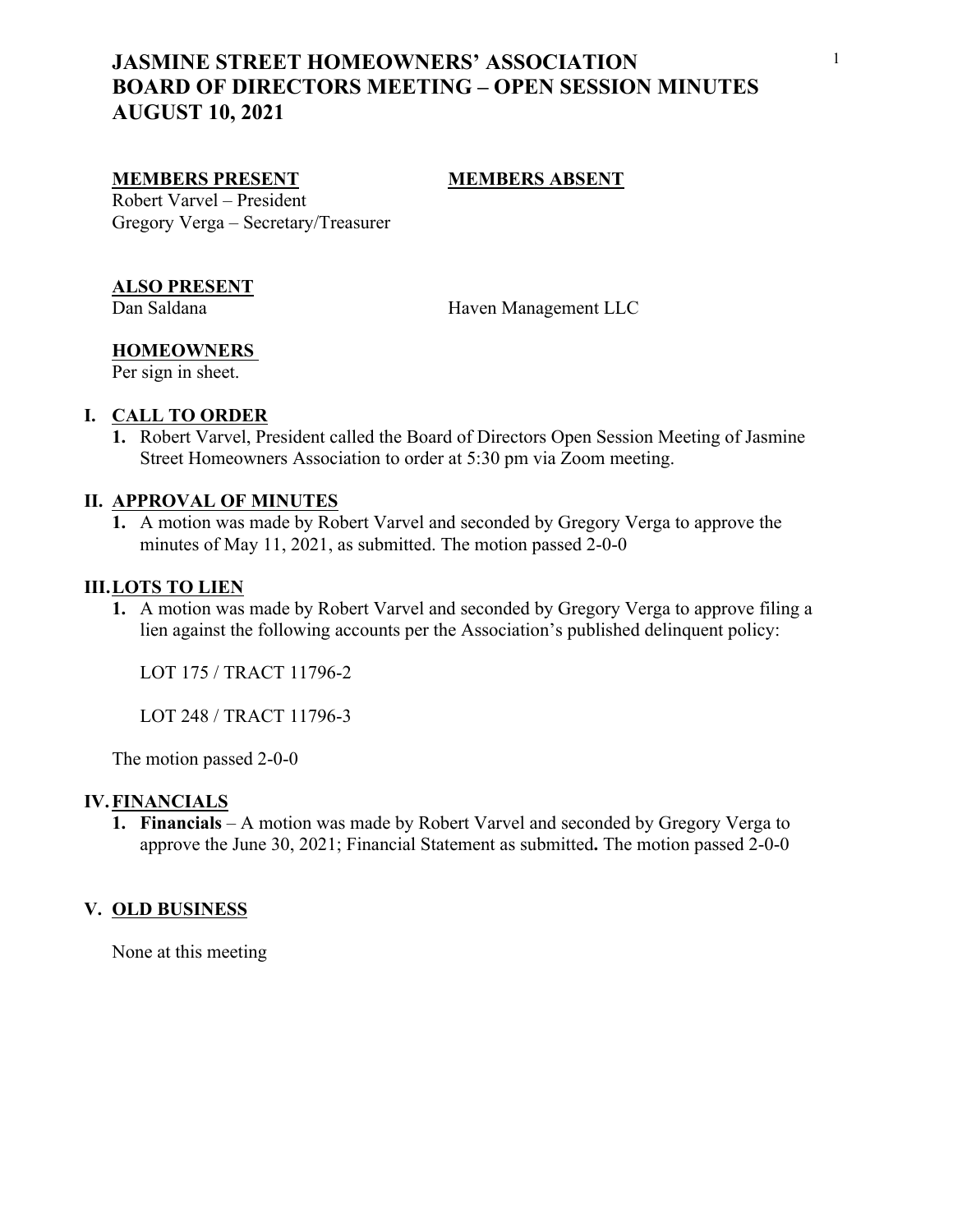## <sup>2</sup> **JASMINE STREET HOMEOWNERS' ASSOCIATION BOARD OF DIRECTORS MEETING – OPEN SESSION MINUTES AUGUST 10, 2021**

## **VI.NEW BUSINESS**

## **1. Review Landscape Open Projects**

A motion was made by Robert Varvel and seconded by Gregory Verga to approve the proposal from Five Star Landscape to install three 24-inch box Crepe Myrtles trees at a cost of \$900.00 in the park area, subject to confirmation that they will be staked and tied to protect against wind damage. The motion passed 2-0-0

Open items for landscaping bids:

- Status of weed control and removal from common areas to add two specific areas – alley at Merrod and Jasmine Street and  $6<sup>th</sup>$  street between Jasmine and Hiddenwood.
- Oleander replacement along  $7<sup>th</sup>$  street for replacement
- Addition of two other areas for landscape service, East cul de sac of Bridgewood, and Southern section of Silverwood between the home and the wash
- Shrub replacement around the tennis court
- Grass replacement at specific areas as noted
- **2. Patrol Service:** A motion was made by Robert Varvel and seconded by Gregory Verga to request status of the towing signage and reports and determine if company is able to provide services as needed. The motion passed 2-0-0
- **3. Legal Review:** A motion was made by Robert Varvel and seconded by Gregory Verga to seek legal review with respect to the association maintain the interior perimeter block walls adjacent to the street. The motion passed 2-0-0

### **VII. CORRESPONDENCE** None

## **VIII. HOMEOWNER FORUM**

**1.**